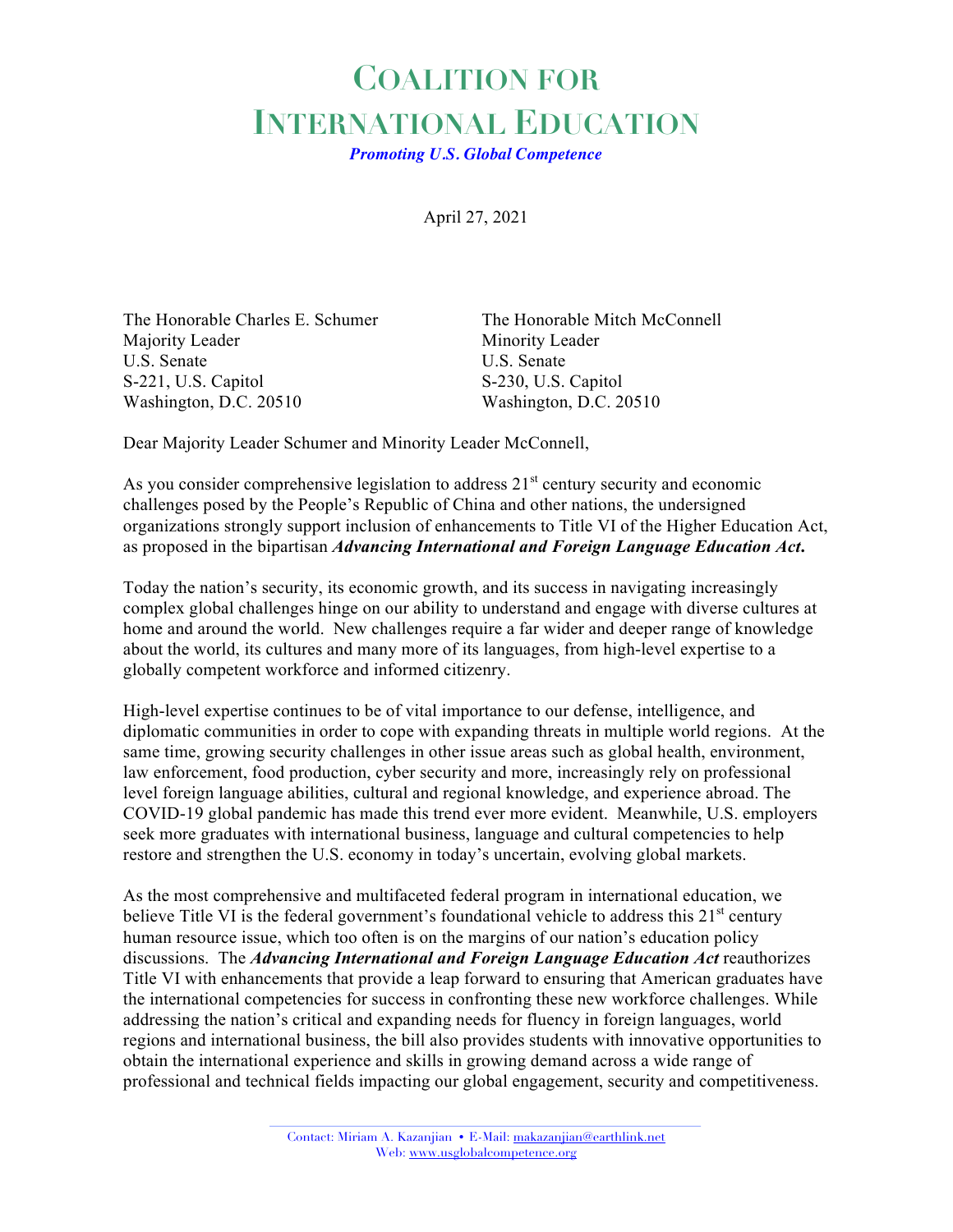To achieve these goals, the bill focuses on the urgent need in FY 2022 to restore the federal investment in Title VI after severe appropriations reductions in FY 2011, followed by a decade of flat funding. Title VI is the only federal program that supports multiple international education strategies combined with interdisciplinary programs focused on all world regions and more than 130 languages. With restored funding at a time when needed most, key foreign language, regional studies, international business, research and education abroad infrastructures and capacity would be replenished and interdisciplinary programs would increase.

Since the National Defense Education Act of 1958, Title VI has been a key federal-university partnership that plays a catalytic role in international and foreign language education, leveraging a large amount of additional nonfederal resources. It maintains an unparalleled national capacity in teaching and resources, without which most of the less commonly taught languages and world regions of strategic interest would not be taught in our schools and colleges on a regular basis. It provides extensive outreach and collaboration among all levels of educational institutions, government agencies, and corporations. Other complementary international education activities in the Departments of Defense, State and Commerce, which have more targeted priorities, depend on the Title VI educational infrastructure and resources to further their strategic goals.

In sum, Title VI is an ever more urgent and essential strategy for developing the American capabilities and leadership needed for addressing our contemporary global challenges. We believe enhancing and reinvesting in this partnership within legislation that strengthens our global engagement and competitiveness overall is timely, and strongly urge its inclusion.

Thank you for your consideration of our request.

## **Submitted by the following 34 organizations:**

African Studies Association Alliance for International Exchange American Association of Community Colleges American Association of State Colleges and Universities American Council of Learned Societies American Council on the Teaching of Foreign Languages American Councils for International Education American Historical Association American Political Science Association American Society for Engineering Education Association for Asian Studies Association for International Business Education and Research Association for Slavic, East European, and Eurasian Studies Association of American Universities Association of International Education Administrators Association of Jesuit Colleges and Universities Association of Public and Land-Grant Universities Association of Research Libraries Center for Global Education at Asia Society Consortium of Social Science Associations